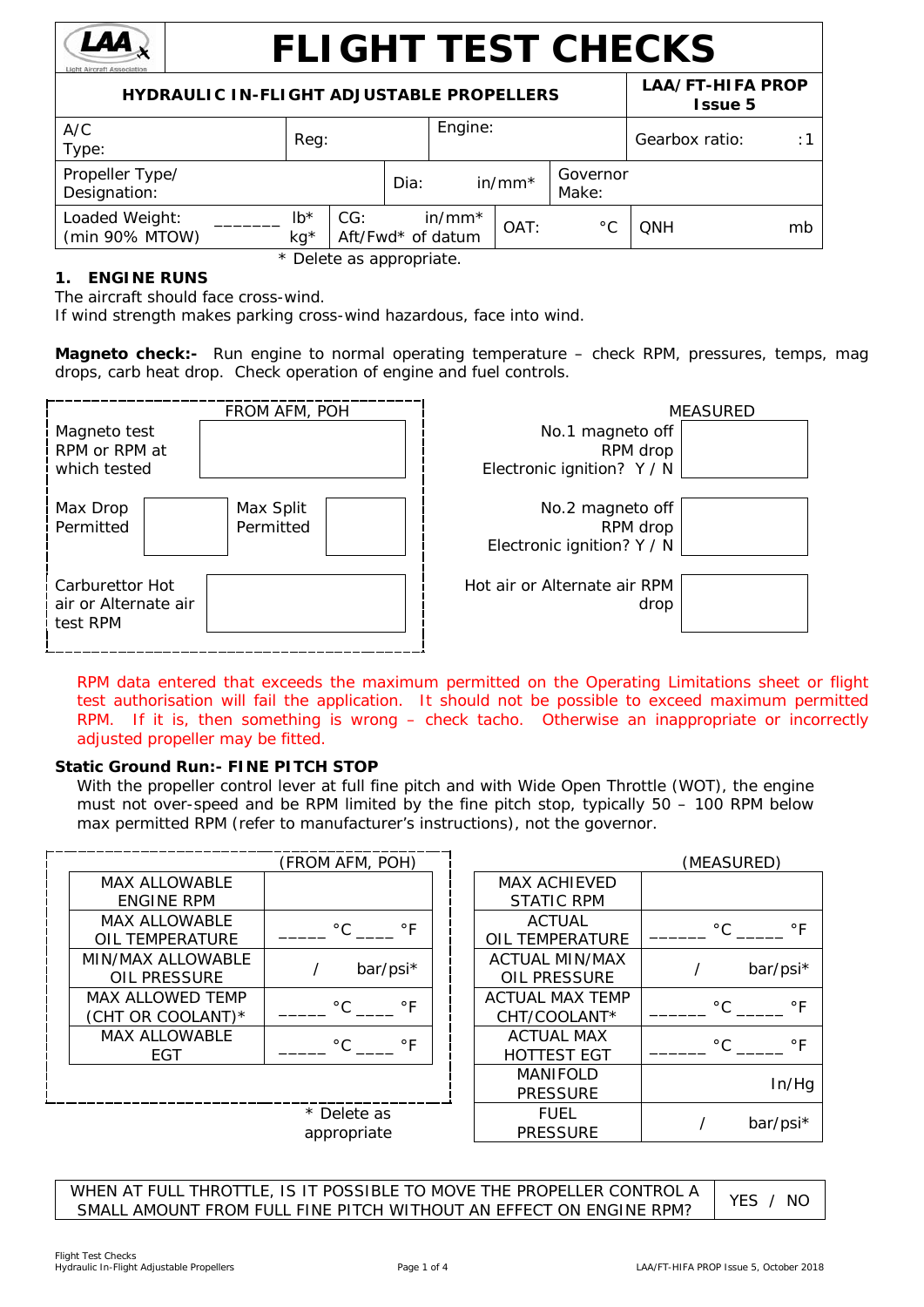# **2. TAKE-OFF** (Valid flight test authorisation issued by LAA Engineering required)

The take-off is to be made with flaps (if fitted) in the take-off position, propeller lever to full fine and wide open throttle. As soon as possible after unstick and before reducing RPM, record:-

| ___ | $\cdots$<br>.<br>ົ<br><b>VII</b> | opr.<br>INI<br>PM<br>the contract of the contract of the contract of the contract of the contract of the contract of the contract of<br>_______ |  |
|-----|----------------------------------|-------------------------------------------------------------------------------------------------------------------------------------------------|--|
|-----|----------------------------------|-------------------------------------------------------------------------------------------------------------------------------------------------|--|

## **3. CLIMB**

| Flight conditions: | Clear of cloud and turbulence, and well clear of any hills which            |
|--------------------|-----------------------------------------------------------------------------|
|                    | could produce wave conditions.                                              |
| Configuration:     | Normal for best rate of climb (see Manual).                                 |
| Power:             | Maximum Continuous with air intake in 'Cold' or 'Ram' air position.         |
|                    | With the throttle wide open in the climb, the engine must not over-         |
|                    | speed. (CS-VLA 33 refers).                                                  |
| Speed:             | Enter scheduled best rate of climb speed, $V_Y$ ; Establish the aircraft in |
|                    | the climb at best rate of climb speed and maintain steady heading           |
| (knots/mph IAS)    | and speed $\pm$ 2 knots/mph throughout. (From POH)                          |
|                    | To aid look-out it is permissible to turn during the climb.                 |
|                    | Carry out gentle turns (max 10° bank angle)                                 |

Notes:

- 1. Sustained 5 minute climb is normally required to be carried out to establish adequacy of cooling, proper functioning at altitude and to provide sufficient data points to calculate a reliable rate of climb figure. However, where the rate of climb exceeds 1500 ft/min, or an aircraft with a Cirrus Minor or Gipsy Major engine is fitted, then a 3 minute climb will be accepted.
- 2. Incomplete climbs due to airspace, cloud or other similar reasons will not be accepted.
- 3. Do not allow engine to exceed limits.
- 4. Plot and attach a copy of the climb performance results, preferably using the spreadsheet that is available from the flight test section of the LAA website, or use the grid on page 4.

| TIME<br>(min) | ALTITUDE (FT)<br>1013 mb | <b>IAS</b> | <b>RPM</b> | <b>MAP</b> | OIL<br><b>TEMP</b> | OIL<br><b>PRESS</b> | CHT/<br>COOLANT | <b>EGT</b> |
|---------------|--------------------------|------------|------------|------------|--------------------|---------------------|-----------------|------------|
| $\Omega$      |                          |            |            |            |                    |                     |                 |            |
|               |                          |            |            |            |                    |                     |                 |            |
| っ             |                          |            |            |            |                    |                     |                 |            |
| 3             |                          |            |            |            |                    |                     |                 |            |
|               |                          |            |            |            |                    |                     |                 |            |
| 5             |                          |            |            |            |                    |                     |                 |            |

If there is any difficulty in recording these figures during the timed climb, maintain the climb speed and power, and record them at the end of the climb.

Towards the end of the climb, record:

FUEL PRESSURE

RPM data entered that exceeds the maximum permitted on the flight test authorisation and incomplete climb due to airspace restrictions will fail the application.

## **4. VIBRATION**

Check for signs of vibrations or buffeting throughout the rpm range and in all phases of ground running as well as in flight. This may result if the natural frequency of vibration of the engine on its mount rubbers, or the tail surfaces or fuselage, or of the engine/reduction drive coupling should happen to couple in an unfortunate way with the resonant frequency of the propeller blades in bending, or the aerodynamic buffer coming from the slipstream. It may also indicate that the propeller is out of track or out of balance.

|     |              | <b>COMMENTS:</b> |
|-----|--------------|------------------|
| SAT | <b>UNSAT</b> |                  |
|     |              |                  |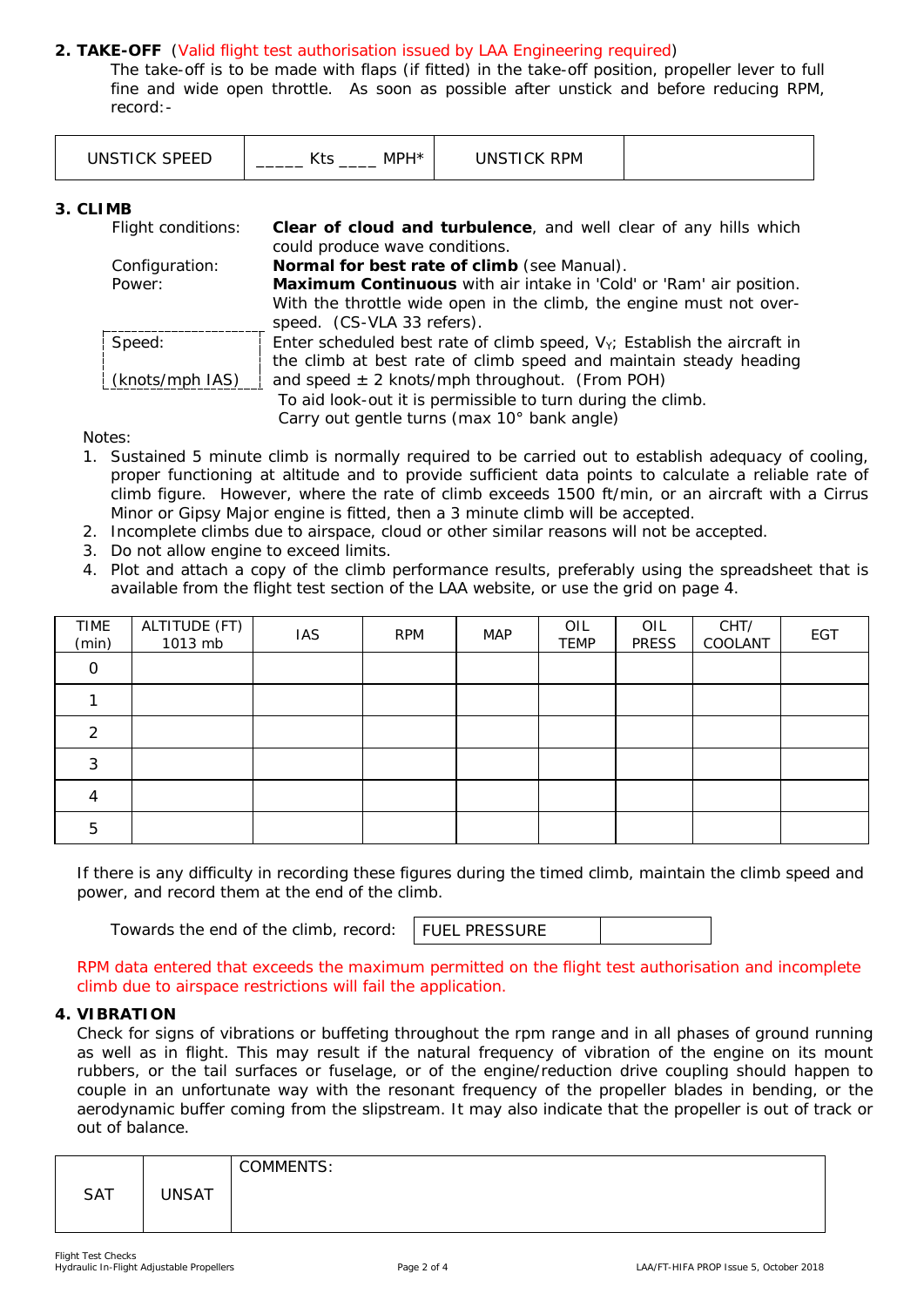# **5. LEVEL FLIGHT**

At a constant altitude not above 2000 feet, after at least 2 minutes at each of the three *different* throttle settings required (provided that this has no detrimental effect on the engine), record:-

| <b>POWER</b>                                                                         | <b>RPM</b> | MAN          | <b>IAS</b> | OIL  | OIL          | CHT/    | EGT | <b>FUEL FLOW</b> |
|--------------------------------------------------------------------------------------|------------|--------------|------------|------|--------------|---------|-----|------------------|
| <b>SETTING</b>                                                                       |            | <b>PRESS</b> |            | TEMP | <b>PRESS</b> | COOLANT |     | Lit/Gal*/ hr     |
| <b>ECONOMY</b>                                                                       |            |              |            |      |              |         |     |                  |
| <b>CRUISE</b>                                                                        |            |              |            |      |              |         |     |                  |
| <b>MAX CONT or</b>                                                                   |            |              |            |      |              |         |     |                  |
| <b>CRUISE RPM</b>                                                                    |            |              |            |      |              |         |     |                  |
| WOT AND                                                                              |            |              |            |      |              |         |     |                  |
| <b>MAX RPM</b>                                                                       |            |              |            |      |              |         |     |                  |
| From Max RPM, gently throttle back to idle. Report any undue vibration or behaviour. |            |              |            |      |              |         |     |                  |
| COMMENTS:                                                                            |            |              |            |      |              |         |     |                  |
|                                                                                      |            |              |            |      |              |         |     |                  |

#### **6. PROPELLER CONTROL**

| FOR PROPELLER SETTINGS THROUGHOUT THE FULL RANGE,<br>IS RPM HUNTING EVIDENT?                                                       | YES / NO |
|------------------------------------------------------------------------------------------------------------------------------------|----------|
| WHEN MOVING THE PROPELLER CONTROL.<br>IS PROPELLER RESPONSE SMOOTH AND PROPORTIONAL?                                               | YES / NO |
| UPON RAPID THROTTLE OPENING. SUCH AS DURING A BAULKED LANDING. RPM WILL<br>OVERSHOOT THE MAXIMUM GOVERNED RPM.<br>RECORD PEAK RPM. |          |

#### **7. BLADE FEATHERING** (if available)

Only where it is possible to re-start the engine in flight, at a height sufficient to do so and over a suitable landing site, shut down the engine and check that blade feathering rpm is appropriate. Then, after engine stop, checking that un-feathering is satisfactory, re-start the engine. Check that the engine stops and re-starts without excessive vibration or other detrimental behaviour.

|            |              | <b>COMMENTS:</b> |
|------------|--------------|------------------|
| <b>SAT</b> | <b>JNSAT</b> |                  |
|            |              |                  |

## **8. COARSE PITCH STOP**

## **THIS TEST MUST ONLY BE FLOWN IN SMOOTH AIR CONDITIONS**

The purpose of this test is to check that flight at  $V_{NE}$  can be achieved without exceeding max permitted RPM. The  $V_{NE}$  speed is stated in the flight test authorisation or Operating Limitations sheet. Never exceed the  $V_{NE}$ . Beware of false reading ASI. Airspeed or RPM data entered that exceeds the maximum permitted will fail the application.

With the propeller lever at full coarse pitch, increase speed up to  $V_{NE}$  at the shallowest dive angle possible by maintaining sufficient power but keeping manifold pressure and RPM within maximums permissible (refer to engine operator's manual). If any unusual vibration is felt, immediately reduce speed by closing the throttle and gradually pulling the control column back.

| AIRSPEED ( $V_{NF}$ =<br>1 Y L | <b>AIRSPEED</b> | RPM AT V <sub>NE</sub> |  |
|--------------------------------|-----------------|------------------------|--|
|--------------------------------|-----------------|------------------------|--|

## **10. COMPARISON WITH PREVIOUSLY FITTED PROPELLER**

| titted propeller !<br><b>Previously</b><br>/Designation:<br>vpe/L | Dia: | /mm*<br>ncr | $. \, \mathrm{J}$ . $\cdot$<br>1 W 1<br>a1 | dea<br>mm<br>$\sim$<br>וש<br>radius/tip*<br>℅ |  |
|-------------------------------------------------------------------|------|-------------|--------------------------------------------|-----------------------------------------------|--|
|                                                                   |      |             |                                            |                                               |  |

If possible, comment on relative performance, vibration, etc.:

#### **11. CERTIFICATION**

I certify that I have flown the above aircraft and that the above checks have been carried out to my satisfaction.

| Name:              | Signed:                     | Date of Test:           | Licence No.:                                |
|--------------------|-----------------------------|-------------------------|---------------------------------------------|
|                    |                             |                         |                                             |
| Once<br>completed. | LAA<br>send this<br>form to | Send in<br>Engineering. | also the <i>original</i> aircraft Operating |

Once completed, send this form to LAA Engineering. Send in also the *original* aircraft Operating Limitations sheet. (Refer to Technical Leaflet TL 2.02).

**Important note:** Following conclusion of satisfactory flight test, the modified aircraft must not be flown until issue of modification final approval.